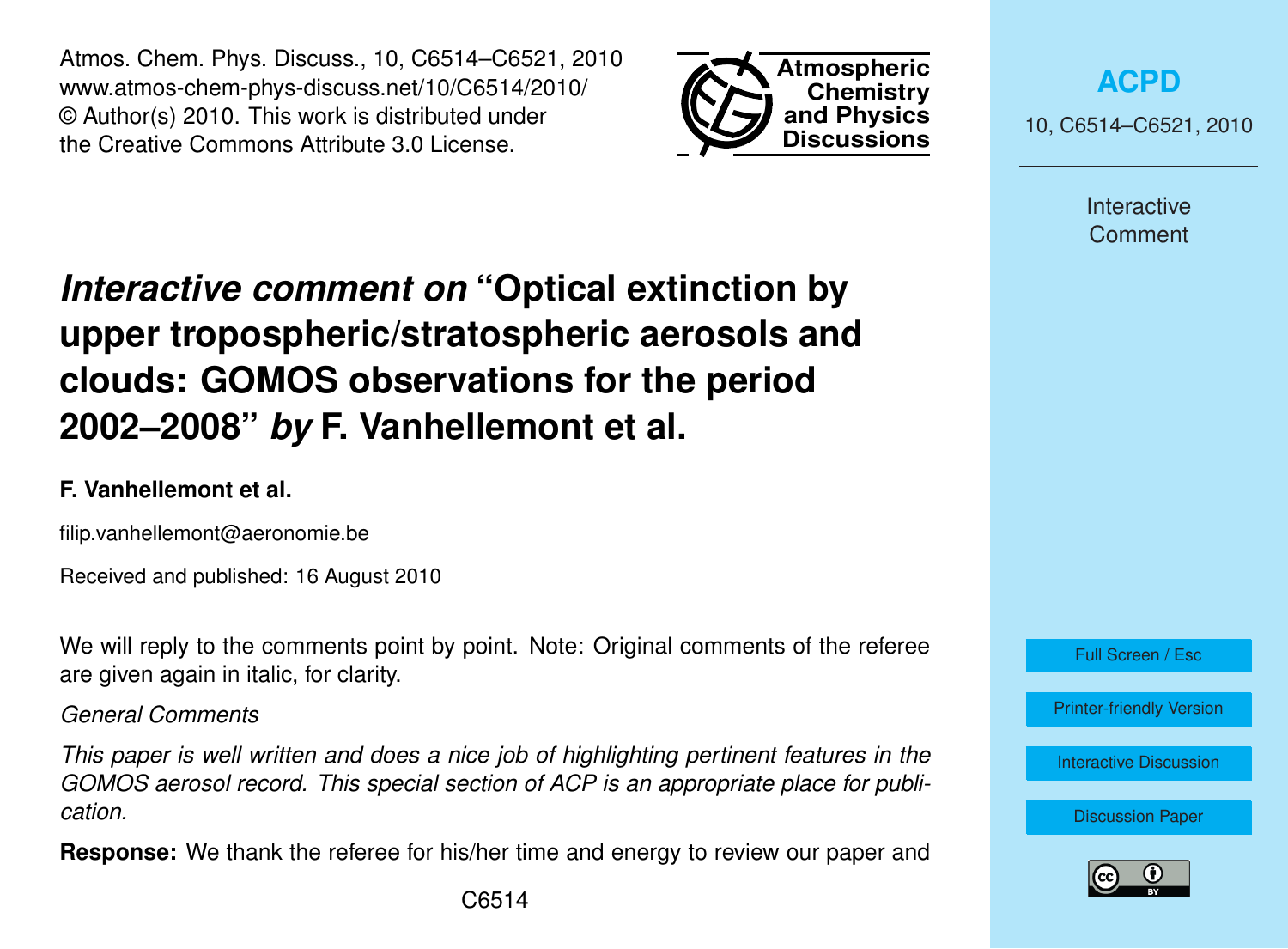suggest useful corrections.

*As mentioned by the other referee, I would recommend that the premise of the paper be somewhat revised to focus on the new results that are presented, in particular the comparisons with SAGE II/III and POAM III, and the identification of perturbations from lower stratospheric eruptions in the time series.*

**Response: Agreed.** We emphasized the new results on comparisons and the detected volcanic eruptions, by changing a few sentences in the abstract and the conclusions.

In the abstract, the sentence on comparisons was changed to: "For the first time, we show comparisons of GOMOS 500 nm particle extinction profiles with the ones of other satellite occultation instruments (SAGE II, SAGE III and POAM III) of which the good agreement lends credibility to the GOMOS data set." The sentence on volcanic eruptions was changed as follows: "Time series furthermore convincingly show an important new finding: the sensitivity of GOMOS to the sulfate input by moderate volcanic eruptions such as Manam (2005) and Soufriere Hills (2006)."

In the conclusion, we adapted the sentence on comparisons as follows: "For the first time, a comparison with SAGE II, SAGE III and POAM III was presented, showing good agreement within 20 % in the upper troposphere/lower stratosphere, from 10 km to about 25 km." A sentence on volcanic aerosols was also changed: "Here , for the first time, the aerosol enhancements resulting from the eruptions of Manam (Papua New Guinea) and Soufriere Hills (Montserrat, West Indies) have been identified in the GOMOS data."

#### *Specific Comments*

*Several difficulties in the retrieval of aerosol extinction profiles are well explained in the paper; however, some aspects could be addressed in more detail to give the reader some needed insight into how these difficulties impact the results. For example, the*

10, C6514–C6521, 2010

**Interactive Comment** 



[Printer-friendly Version](http://www.atmos-chem-phys-discuss.net/10/C6514/2010/acpd-10-C6514-2010-print.pdf)

[Interactive Discussion](http://www.atmos-chem-phys-discuss.net/10/11109/2010/acpd-10-11109-2010-discussion.html)

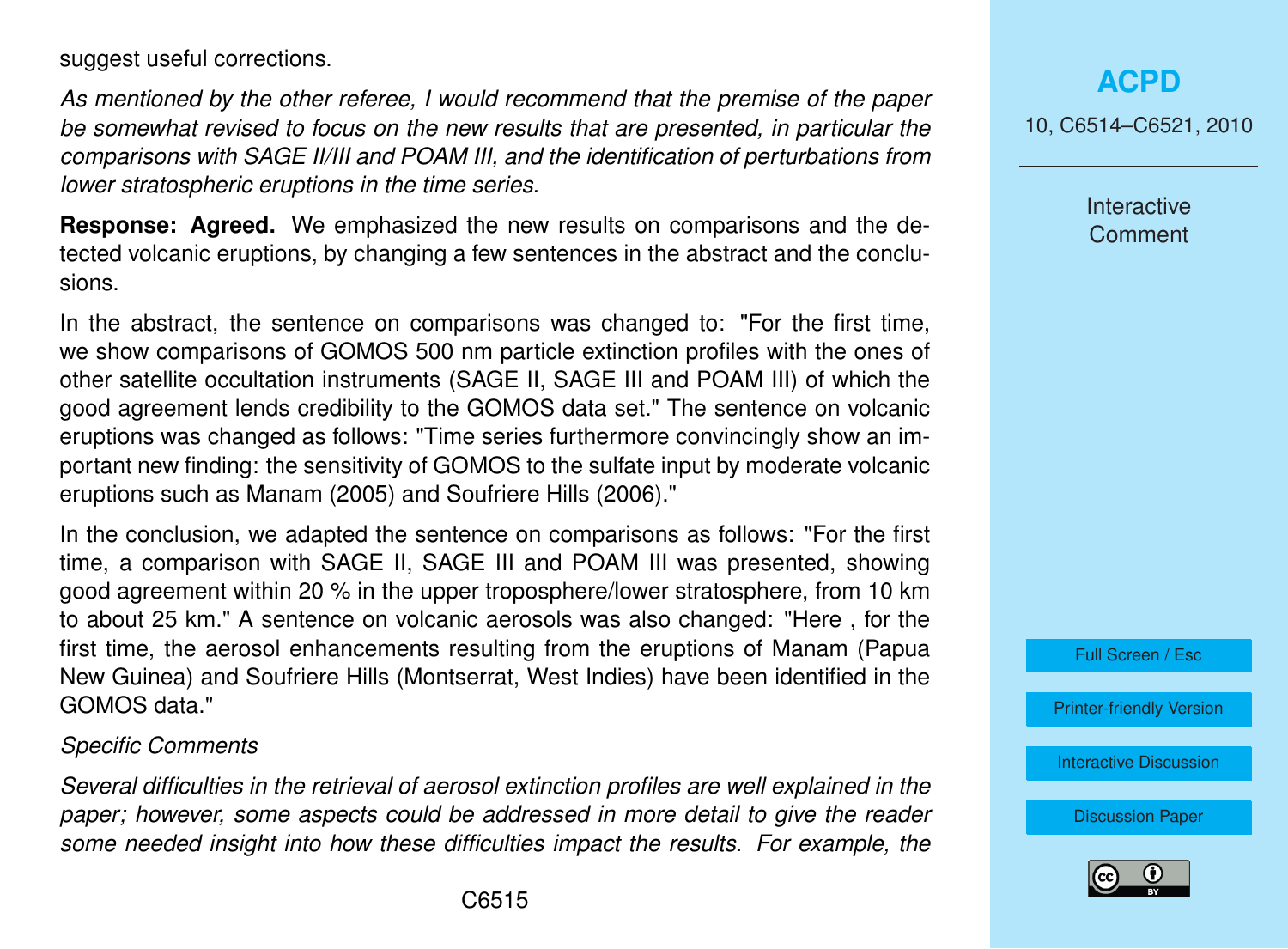*apparent trade-off between vertical smoothing and residual scintillation perturbations is clear, yet the choice of the 4 km smoothing criteria is not quantified. What is the magnitude of the scintillation error without smoothing, and is the residual reduced to a completely negligible quantity by the smoothing?*

**Response:** The 4 km target resolution was actually chosen for the retrievals of gases (NO2, NO3, O2 and H2O) as well as aerosols. The magnitude of the residual scintillation perturbation on gases and aerosols has at the time of writing only been quantified for ozone (see the associated paper by Sofieva et al in this special issue). The choice of 4 km has mainly been chosen because it gave acceptable results for the gases. For aerosols/clouds we now feel that 4 km is a quite severe (as we already mentioned in the paper) since actual features such as thin clouds are also smoothed. Furthermore it is not certain whether or not the perturbation is reduced to a negligible quantity. All we can say is that first comparisons with other instruments do not indicate systematic errors at altitudes where the scintillation occurs.

For clarity, we added the following text to section 3.2 (spectral/spatial inversion): "The choice of 4 km for target resolution was based on the experience that it gave agreeable results; the actual magnitude of the residual scintillation perturbation on aerosol profiles is still not adequately determined, although it is known for the ozone retrievals (Sofieva et al., 2009). "

Also, we added the following statement to section 3.5 (retrieval results), as was also demanded by referee 1: "There is reason to assume that the scintillation perturbations do not introduce bias in the extinction profiles, as comparisons with other instruments show (see below)."

*Similarly, the noise at "other" wavelengths (what are they, by the way?) can certainly be understood by the lack of constraint in the spectral fit, but could this be quantified?*

**Response:** With "other wavelengths" we mean every possible wavelength of the spectral range that is used for the spectral fit, which means spectrometer A (248-690 nm). 10, C6514–C6521, 2010

**Interactive Comment** 



[Printer-friendly Version](http://www.atmos-chem-phys-discuss.net/10/C6514/2010/acpd-10-C6514-2010-print.pdf)

[Interactive Discussion](http://www.atmos-chem-phys-discuss.net/10/11109/2010/acpd-10-11109-2010-discussion.html)

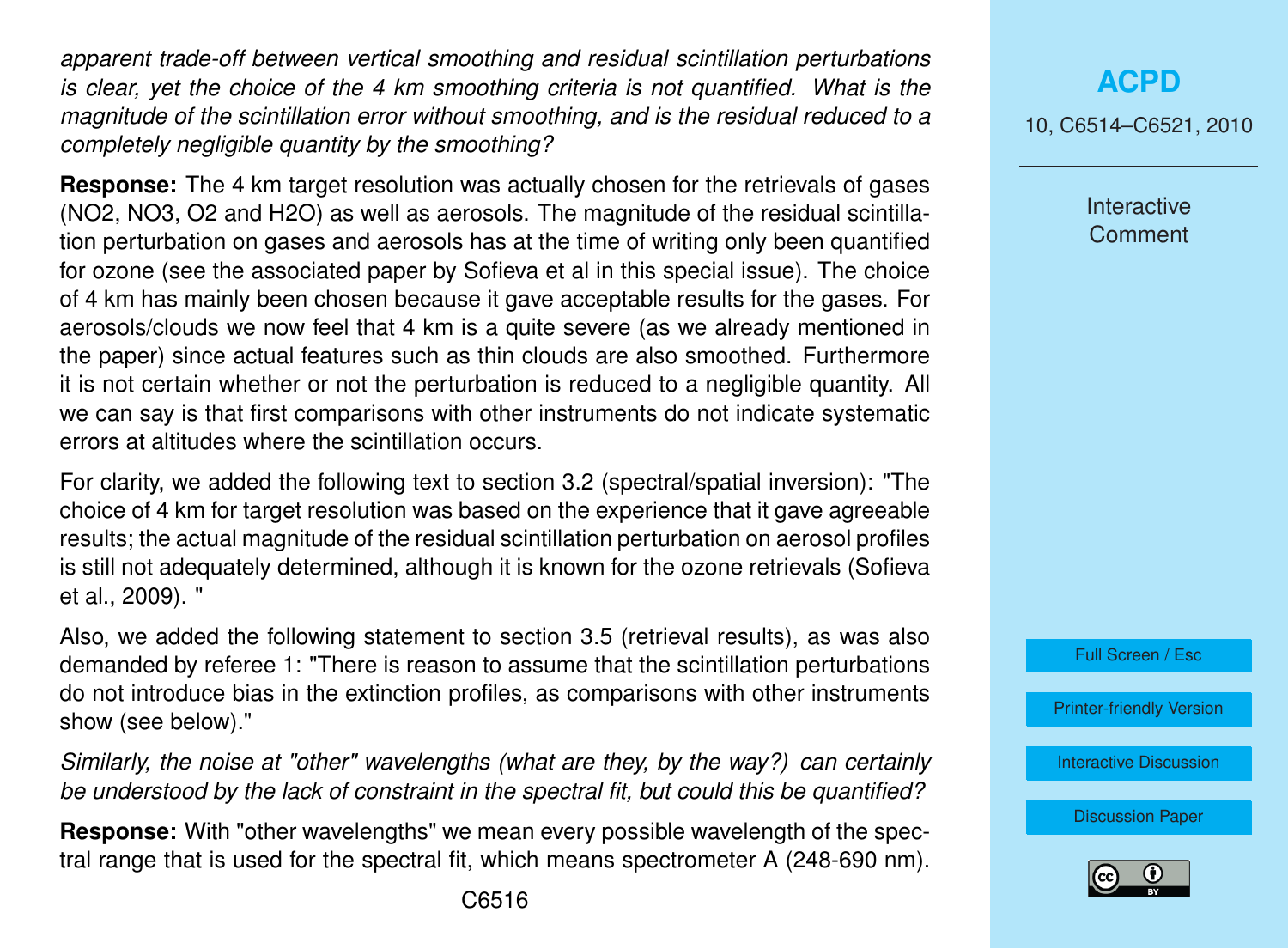Given the fit parameters of the quadratic polynomial, the extinction can be evaluated at every desired wavelength, including the associated (co)variances. So the errors are easily quantified at other wavelengths. However, at this stage, and within the context of this paper, we don't see the point of doing this: we know that the extinction is extremely noisy outside 500 nm, and therefore we present only 500 nm results in the paper, the other wavelengths are discarded. The other wavelengths will be analyzed and discussed in the future with an improved data set.

To make the text more clear concerning the other wavelengths, we changed the text in section 3.2 (Spectral/spatial inversion) as follows: "... the spectra at other wavelengths (evaluated with the quadratic polynomial within the spectrometer A range 248-690 nm) are often very noisy."

*Are errors derived as part of the retrieval and if so could they be shown on the profiles in Fig 2 and compared to the percentiles shown in the comparisons of Fig 3?*

**Response:** Yes, they are part of the GOMOS L2 data product files. We have included the errors in a new version of the figure. However they can not be directly compared with the percentiles of Fig. 3: the error bars are the retrieval errors of profiles that were severely smoothed with Tikhonov regularization, and they are therefore quite small. Much smaller than the statistical spread that can be seen on Fig. 3. This is of course because the error bars do not contain the so-called 'smoothing error' (see Rodgers theory), a component that is difficult to estimate. In the near future, a new aerosol extinction product will be available that receives much less Tikhonov smoothing, and for which the error bars will be more realistic.

*Could you please comment on the significance of star brightness and temperature for the 500 nm aerosol extinction retrieval?*

**Response: Agreed.** We have written some new material on retrieval error estimation (also in response to referee 1), in which we describe the effect of star magnitude and temperature on the retrieval:

10, C6514–C6521, 2010

Interactive **Comment** 

Full Screen / Esc

[Printer-friendly Version](http://www.atmos-chem-phys-discuss.net/10/C6514/2010/acpd-10-C6514-2010-print.pdf)

[Interactive Discussion](http://www.atmos-chem-phys-discuss.net/10/11109/2010/acpd-10-11109-2010-discussion.html)

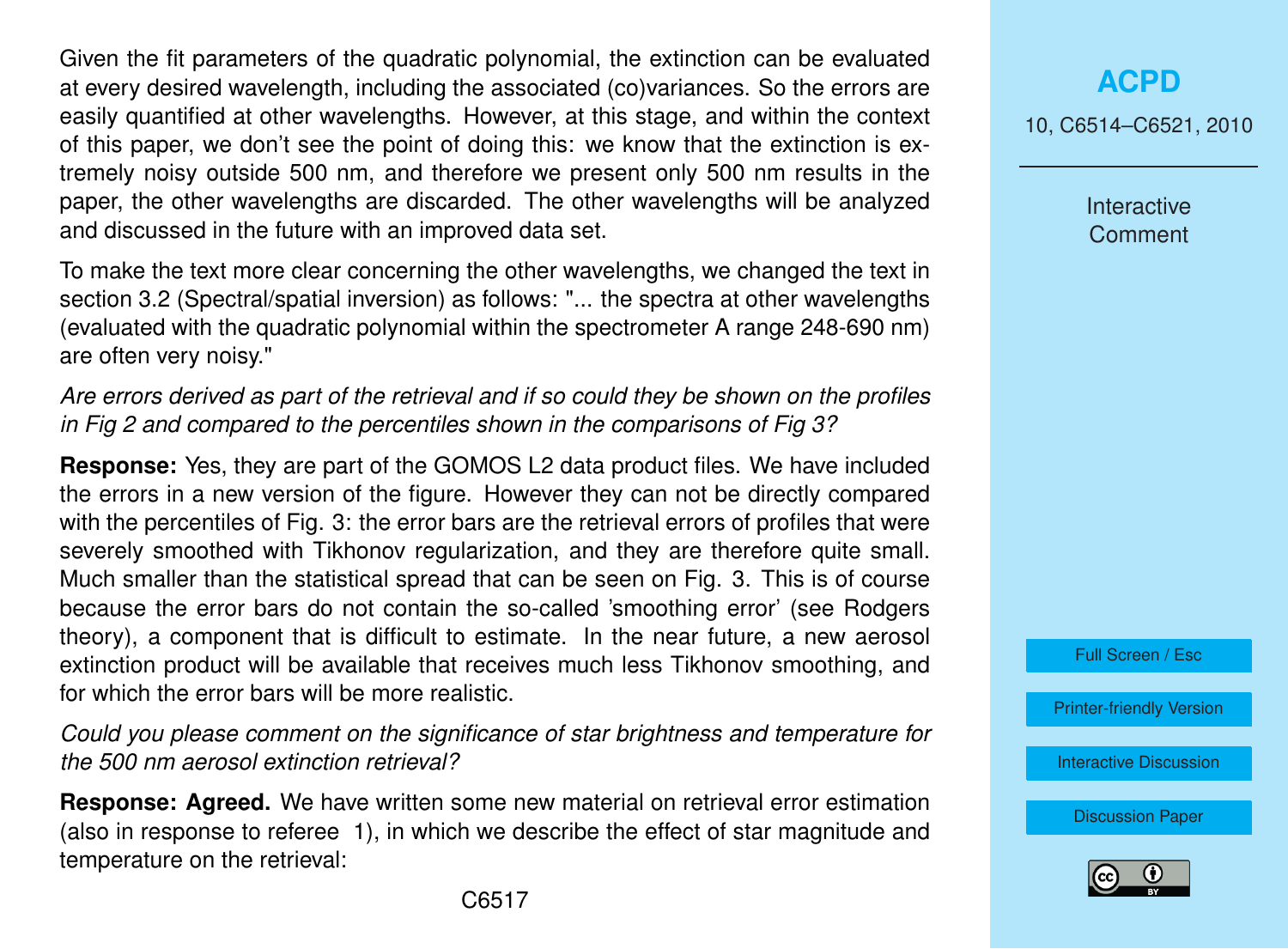" ... The random error on a profile is determined by two contributions that we mentioned before: (1) the measurement noise which changes from one stellar source to another due to star magnitude and temperature differences, and (2) the uncorrected residual scintillation component. At the time of writing the GOMOS error estimation for the operational data products does not yet take the latter into account, so that retrieval errors are likely underestimated. The influence of star magnitude is clear: brighter stars deliver a better signal-to-noise ratio. Star temperature determines the main spectral emission range: hot stars emit in the UV, colder ones in the visible and near-infrared domain. The influence of star temperature on aerosol retrievals nevertheless remains limited; it is star magnitude that plays the crucial role (Tamminen, 2010) "

*In section 3.5, the cut-off altitude for 500 nm is discussed; does is not also depend on optical depth, i.e. volcanic plume or cloud in the line of sight? Again a quantification of the error would be helpful in understanding the choice of cut-off altitude.*

**Response:** Of course. A measured signal can be considered as lost when the signal drops below the noise level. Where exactly this happens depends on star characteristics, and the considered wavelength, as was mentioned in the paper. But it also depends on the amount of light extinction along the optical path, a fact so obvious that we forgot to mention it. We therefore adjusted a sentence of section 3.5: " ... are increasingly more uncertain when we descend to lower altitudes, because the transmitted light intensity becomes weaker due to increasing atmospheric extinction by gases, aerosols and clouds."

The cut-off altitude that we mentioned (10 km) is not a quantity that was accurately determined with the use of some prior condition; it was only a very rough estimate, since the individual cut-off altitude for each profile varies from maybe 5 km, up to 15 and sometimes even 20 km for extremely weak stars. We changed the text in a subtle way: "At 500 nm, an average limit of 10 km can be considered as a rough estimate below which the profiles are not trustworthy anymore."

## **[ACPD](http://www.atmos-chem-phys-discuss.net)**

10, C6514–C6521, 2010

Interactive **Comment** 

Full Screen / Esc

[Printer-friendly Version](http://www.atmos-chem-phys-discuss.net/10/C6514/2010/acpd-10-C6514-2010-print.pdf)

[Interactive Discussion](http://www.atmos-chem-phys-discuss.net/10/11109/2010/acpd-10-11109-2010-discussion.html)

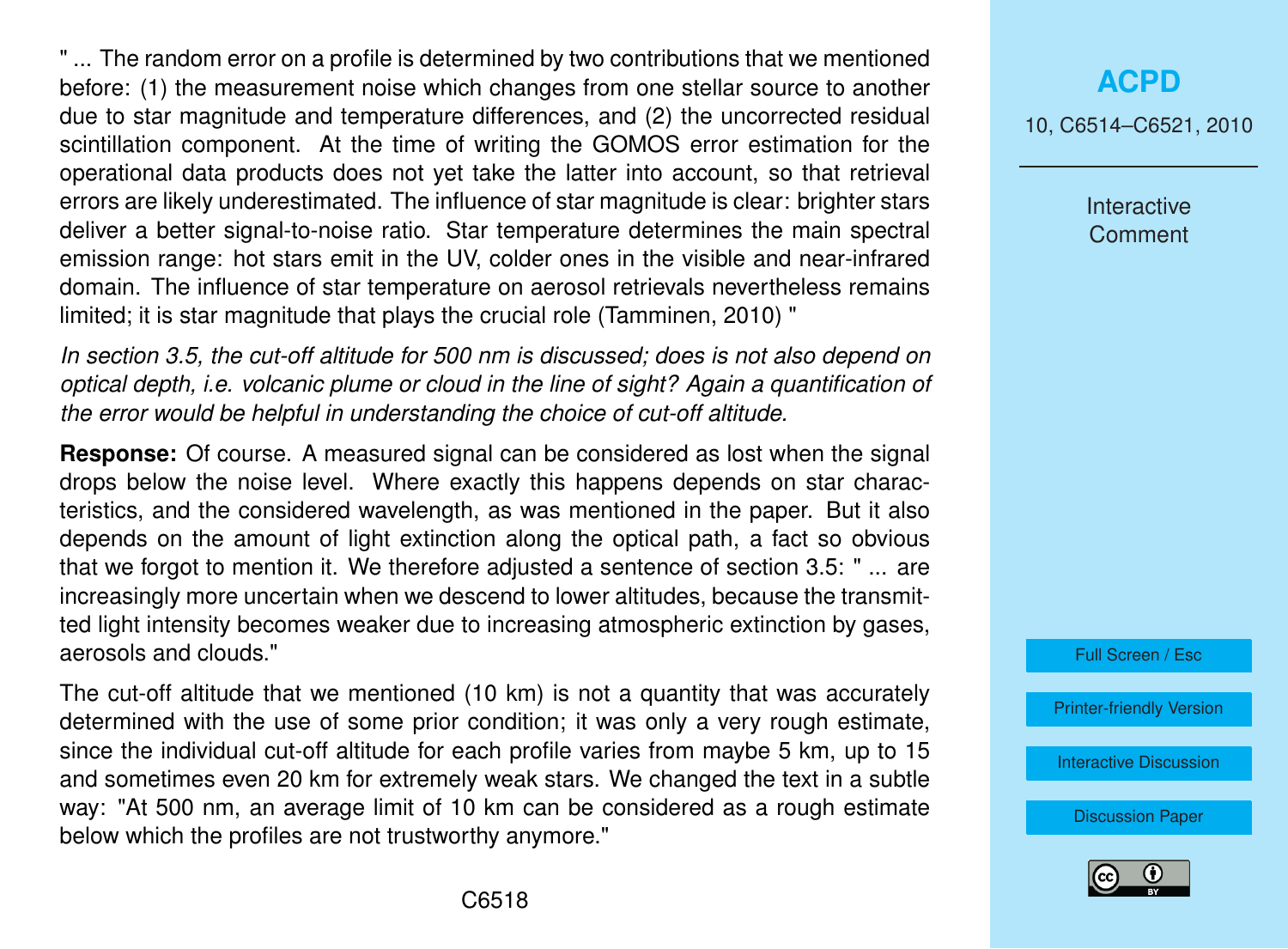*Why is the extinction negative below the volcanic plume shown in Fig 2? Is this within the error bar?*

**Response:** the GOMOS gas concentration and extinction retrievals can become negative since no positivity constraint is applied: the last step is a simple linear inversion. We added some explanation in Section 3.5 (Retrieval results): "We should mention here that the obtained particle extinction retrievals sometimes assume negative values, usually at altitudes where the measured signals are low (below the above-mentioned cutoff altitude), or where the particle abundance is low (upper stratosphere and higher). This is a logical consequence of the fact that the last retrieval step (spatial inversion) is linear and that the retrievals are not constrained to be positive."

As can be seen on the new Fig. 2, error bars are larger than 100 % where the extinction is negative, so the negative points are statistically insignificant.

*A statement is made regarding the "disappearance" of the residual scintillation in the zonal mean. I understand what the authors are alluding to, but this sentence should be reworded carefully as a smooth mean does not require that the perturbations have zero mean.*

**Response: Agreed.** It is not certain that the perturbations have zero mean (although intuitively it should be so). This means that the averaged profile is smooth, but perhaps contains a bias. We changed the sentence (Section 3.5, first paragraph) to: "When averaging large numbers of profiles (see e.g. the zonal plots below), the resulting mean profile becomes smooth. There is reason to assume that the scintillation perturbations do not introduce bias in the extinction profiles, as comparisons with other instruments show (see below)."

*The comparison with SAGE II/III and POAM III is very useful. However, more details on the data set would be helpful. For example, how many profiles are compared in each case and what is the geographic distribution of the coincidences?*

**[ACPD](http://www.atmos-chem-phys-discuss.net)**

10, C6514–C6521, 2010

**Interactive Comment** 



[Printer-friendly Version](http://www.atmos-chem-phys-discuss.net/10/C6514/2010/acpd-10-C6514-2010-print.pdf)

[Interactive Discussion](http://www.atmos-chem-phys-discuss.net/10/11109/2010/acpd-10-11109-2010-discussion.html)

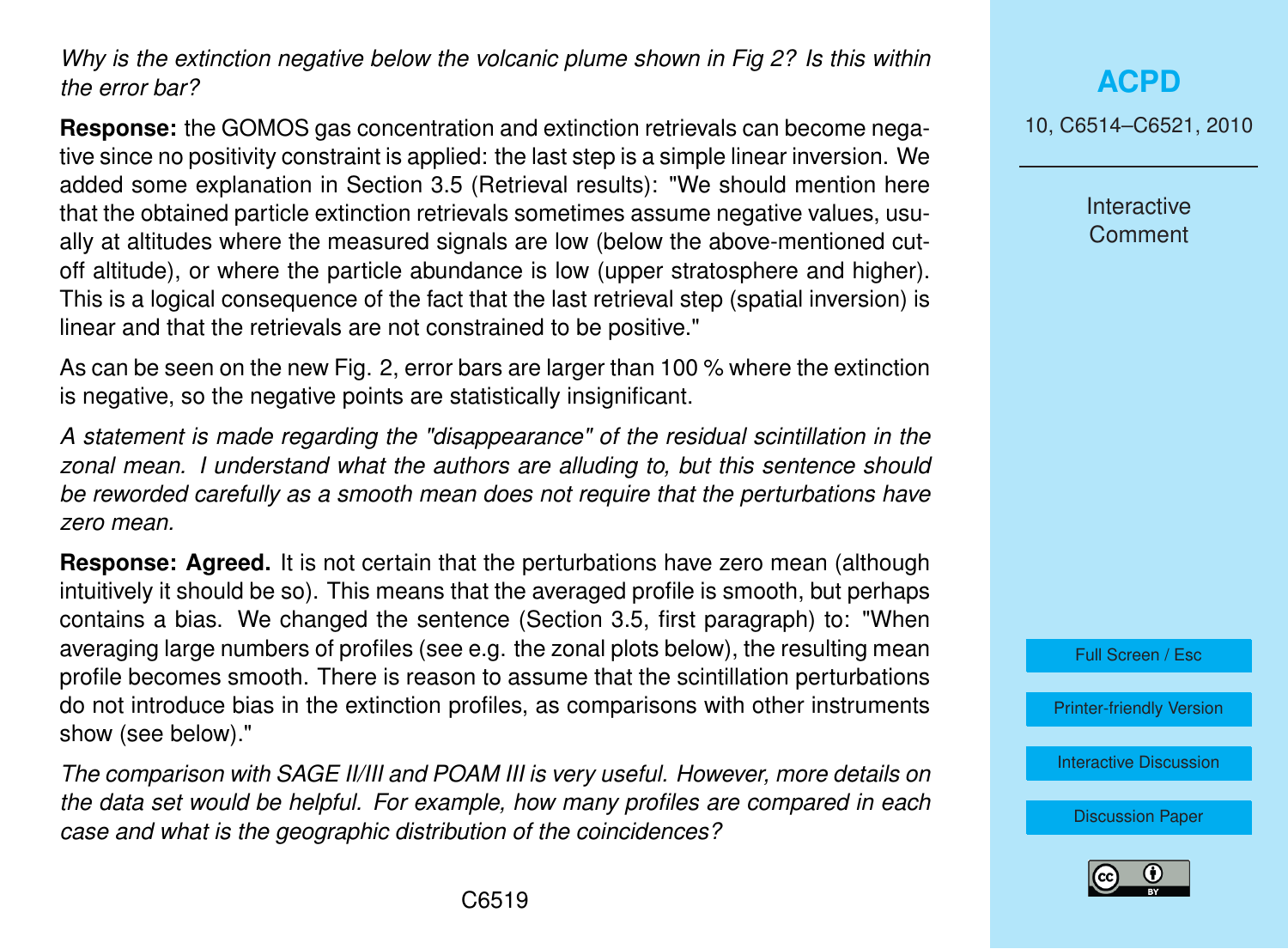**Response: We partially agree.** The number of coincidences have already been given in Table 1. The geographical distribution of the coincidences is mainly determined by the geographical coverage of the other instruments (SAGE II, SAGE III, POAM III), since the coverage of GOMOS is near-global and since many latitudes (typically 30) are sampled during even one orbit (because stars are used as light source). Without going into too many details (since this is not a full-blown validation study), we added the following sentence: "The geographic location of the obtained coincidences is mainly determined by the coverage of the used instruments (SAGE II, SAGE III and POAM III) since GOMOS has a near-global coverage with several occultation latitudes per orbit."

*Is any effort made to match the vertical resolutions of the measurements for the comparison?*

**Response: No.** We really think that it is too soon to go into the real details of a full validation study, since the data products are still far from perfect. The comparison with SAGE II/III and POAM was merely to show (within the context of the GOMOS special issue) that the GOMOS aerosol profiles make sense. Matching vertical resolutions of course will be necessary for the validation of the upcoming improved aerosol data set.

For clarification, we added the following sentence to section 4 (Comparisons with other instruments): "We should also mention that no effort was made to match the vertical resolution between two instruments with averaging kernels; this will certainly be done in a full validation study in the future."

*The statements made regarding the detection of stratospheric features with CALIPSO/CALIOP should be revised in the light of the recent publication of Vernier et al., JGR, 2009. In fact, some discussion of these results would be pertinent to the volcanic aerosol section.*

**Response: Agreed.** Actually, this publication escaped our attention since it was published almost simultaneously as the submission of our paper. In any case, the paper by Vernier et al shows (1) that the CALIOP data have been improved significantly thanks 10, C6514–C6521, 2010

Interactive **Comment** 



[Printer-friendly Version](http://www.atmos-chem-phys-discuss.net/10/C6514/2010/acpd-10-C6514-2010-print.pdf)

[Interactive Discussion](http://www.atmos-chem-phys-discuss.net/10/11109/2010/acpd-10-11109-2010-discussion.html)